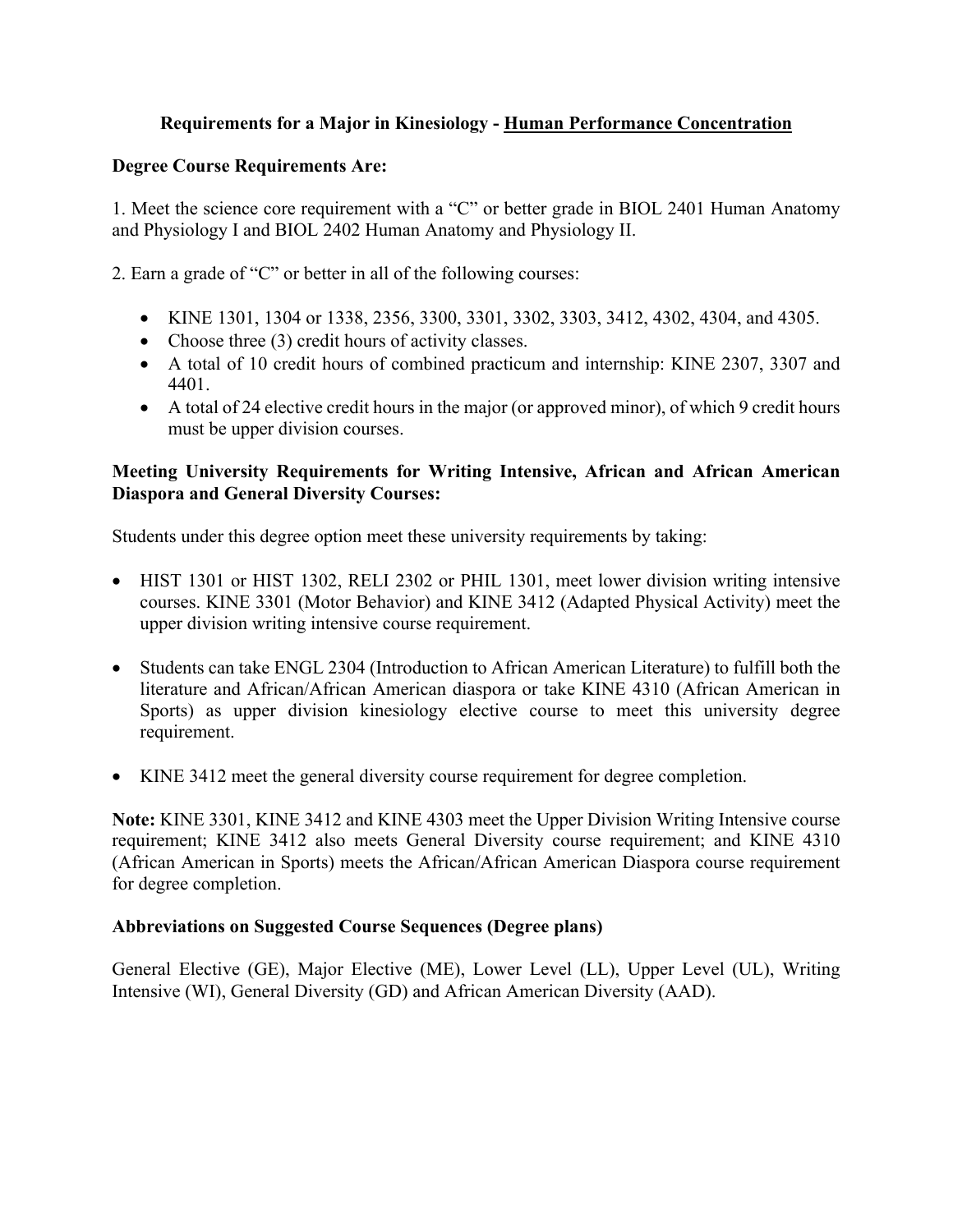#### **A SUGGESTED COURSE SEQUENCE FOR THE B.A. KINESIOLOGY MAJOR HUMAN PERFORMANCE CONCENTRATION**

|                    |                 |                                | <b>YEAR1</b>      |                    |         |                              |                 |
|--------------------|-----------------|--------------------------------|-------------------|--------------------|---------|------------------------------|-----------------|
|                    |                 | <b>FALL</b>                    |                   |                    |         | <b>SPRING</b>                |                 |
| <b>UNIV</b>        | 1101            | Freshman Seminar I             | $\mathbf{1}$      | <b>UNIV</b>        | 1102    | Freshman Seminar II          | $\mathbf{1}$    |
| <b>ENGL</b>        | 1301            | Intro to College Composition   | 3                 | <b>ENGL</b>        | 1302    | College Rhetoric &           | 3               |
|                    |                 |                                |                   |                    |         | Composition                  |                 |
| <b>KINE</b>        |                 | <b>Activity Course</b>         | 1                 | <b>COMM</b>        | 1315    | Public Speaking              | 3               |
|                    |                 | Foreign Language I             | 3                 |                    |         | Foreign Language II          | 3               |
| <b>KINE</b>        | 1304 or         | Health and Wellness or         | 3                 | <b>PSCI</b>        | 1301 or | American Government          | 3               |
|                    | 1338            | Concepts of Physical Fitness   |                   |                    | 1302    | (Federal or State and Local) |                 |
| COSC               | 1300            | Introduction to Computers      | 3                 | <b>MATH</b>        | 1314    | College Algebra              | 3               |
| <b>Total Hours</b> |                 |                                | $\overline{14}$   | <b>Total Hours</b> |         |                              | 16              |
|                    |                 |                                |                   |                    |         |                              |                 |
|                    |                 |                                | <b>YEAR2</b>      |                    |         |                              |                 |
|                    |                 | <b>FALL</b>                    |                   |                    |         | <b>SPRING</b>                |                 |
| <b>KINE</b>        |                 | <b>Activity Course</b>         | 1                 | <b>KINE</b>        |         | <b>Activity Course</b>       | $\mathbf{1}$    |
| <b>BIOL</b>        | 2401            | Human Anatomy and              | $\overline{4}$    | <b>BIOL</b>        | 2402    | Human Anatomy and            | 4               |
|                    |                 | Physiology I                   |                   |                    |         | Physiology II                |                 |
| <b>KINE</b>        | 1301            | Foundations of Kinesiology     | $\mathfrak{Z}$    |                    |         | Ethics/Religion Core (LL     | 3               |
|                    |                 |                                |                   |                    |         | WI)                          |                 |
| <b>KINE</b>        | 2356            | Care & Prevention of Athletic  | 3                 |                    |         | Fine Arts Core               | 3               |
|                    |                 | Injuries                       |                   |                    |         |                              |                 |
| <b>HIST</b>        | 1301 or<br>1302 | U.S. History I or              | 3                 | <b>KINE</b>        |         | Approved Elective            | 3               |
|                    |                 | U.S. History II (LL WI)        |                   | <b>KINE</b>        | 2307    | Kinesiology Practicum I      | 3               |
|                    |                 |                                |                   |                    |         |                              |                 |
|                    |                 |                                |                   |                    |         |                              |                 |
| <b>Total Hours</b> |                 |                                | 14                | <b>Total Hours</b> |         |                              | $\overline{17}$ |
|                    |                 |                                |                   |                    |         |                              |                 |
|                    |                 |                                | YEAR <sub>3</sub> |                    |         |                              |                 |
|                    |                 | <b>FALL</b>                    |                   |                    |         | <b>SPRING</b>                |                 |
| <b>ENGL</b>        |                 | Literature (200 level course)  | 3                 | <b>KINE</b>        | 3303    | Biomechanics                 | 3               |
|                    |                 | <b>Behavioral Science Core</b> | 3                 | <b>KINE</b>        | 3301    | Motor Behavior (UL WI)       | 3               |
| <b>KINE</b>        | 3302            | Physiology of Exercise         | 3                 | <b>KINE</b>        | 4302    | Nutrition for Health & Fit   | $\mathfrak{Z}$  |
| <b>KINE</b>        | 3300            | <b>Tests and Measurements</b>  | 3                 | <b>KINE</b>        | 3307    | Kinesiology Practicum II     | $\mathfrak{Z}$  |
| <b>KINE</b>        |                 | Approved Elective              | 3                 | <b>KINE</b>        |         | Approved Elective            | 3               |
| <b>Total Hours</b> |                 |                                | 15                | <b>Total Hours</b> |         |                              | 15              |
|                    |                 |                                |                   |                    |         |                              |                 |
|                    |                 |                                | YEAR <sub>4</sub> |                    |         |                              |                 |
|                    |                 | <b>FALL</b>                    |                   |                    |         | <b>SPRING</b>                |                 |
| <b>KINE</b>        | 4304            | Administration of Sport & PE   | 3                 | <b>KINE</b>        | 4305    | The Business of Sports       | 3               |
| <b>KINE</b>        | 3412            | Adapted Physical Activity (UL  | 4                 | <b>KINE</b>        | 4401    | Kinesiology Internship       | 4               |
|                    |                 | WI, GD)                        |                   |                    |         |                              |                 |
| <b>KINE</b>        |                 | Approved Elective              | $\mathfrak{Z}$    | <b>KINE</b>        |         | Approved Upper Division      | 3               |
|                    |                 |                                |                   |                    |         | Elective                     |                 |
| <b>KINE</b>        |                 | Approved Elective              | 3                 | <b>KINE</b>        |         | Approved Upper Division      | 3               |
|                    |                 |                                |                   |                    |         | Elective                     |                 |
| <b>KINE</b>        |                 | Approved Upper Division        | 3                 |                    |         |                              |                 |
| <b>Total Hours</b> |                 | Elective                       | 16                | <b>Total Hours</b> |         |                              | 13              |

\* KINE 3412 meets General Diversity and Upper Division Writing Intensive course requirements. KINE 3301 meets Upper Division Writing Intensive course requirement.